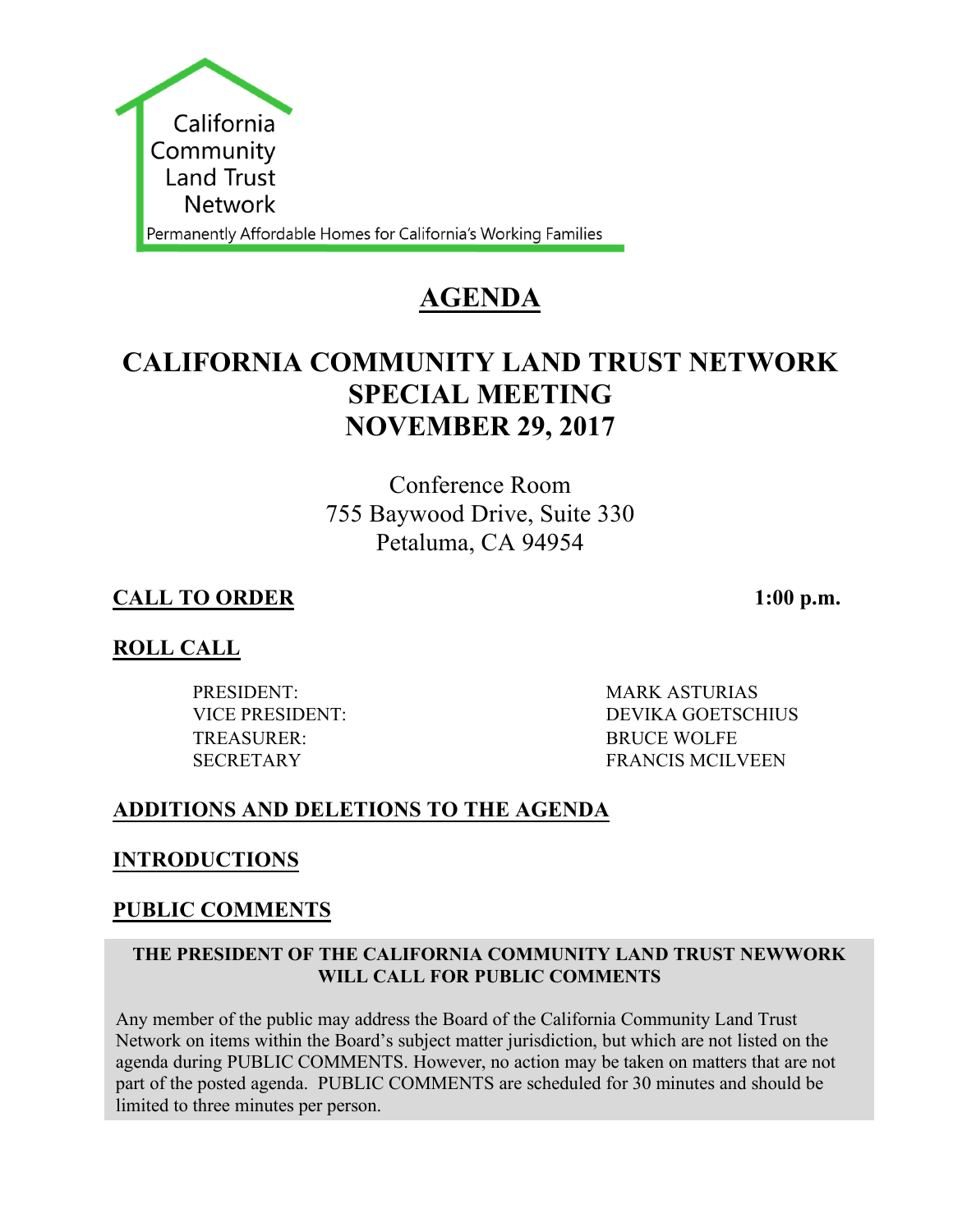## **BOARD BUSINESS**

### **1. CONFIRMATION OF CORPORATION OFFICERS**

#### RECOMMENDED ACTIONS:

Confirm by minute action the election of the following officers at the October 13, 2017 Regional Meeting of California Community Land Trust Network members:

Mark Asturias, President Devika Goetschius, Vice President Bruce Wolf, Treasurer Francis McIlveen, Secretary

### **2. RESOLUTION ADOPTING BY-LAWS**

#### RECOMMENDED ACTION:

A resolution of the California Community Land Trust Network adopting Bylaws for the California Community Land Trust Network.

### **3. RESOLUTION ADOPTING CONFLICT OF INTEREST POLICY**

#### RECOMMENDED ACTION:

Adopt a resolution of the California Community Land Trust Network adopting Bylaws for the California Community Land Trust Network.

#### **4. RESOLUTION ADOPTING RECORDS AND RETENTION AND WHISTLE BLOWER POLICIES**

#### RECOMMENDED ACTION:

Adopt a resolution of the California Community Land Trust Network adopting Bylaws for the California Community Land Trust Network

### **5. STRATEGIC PLANNING SESSION**

#### RECOMMENDED ACTIONS:

- 1. Consider adoption and implementation of draft Strategic Plan documents.
- 2. Consider proposal to hire consultant to implement Board direction on Strategic Plan and to prepare legal filings to secure nonprofit corporate status.